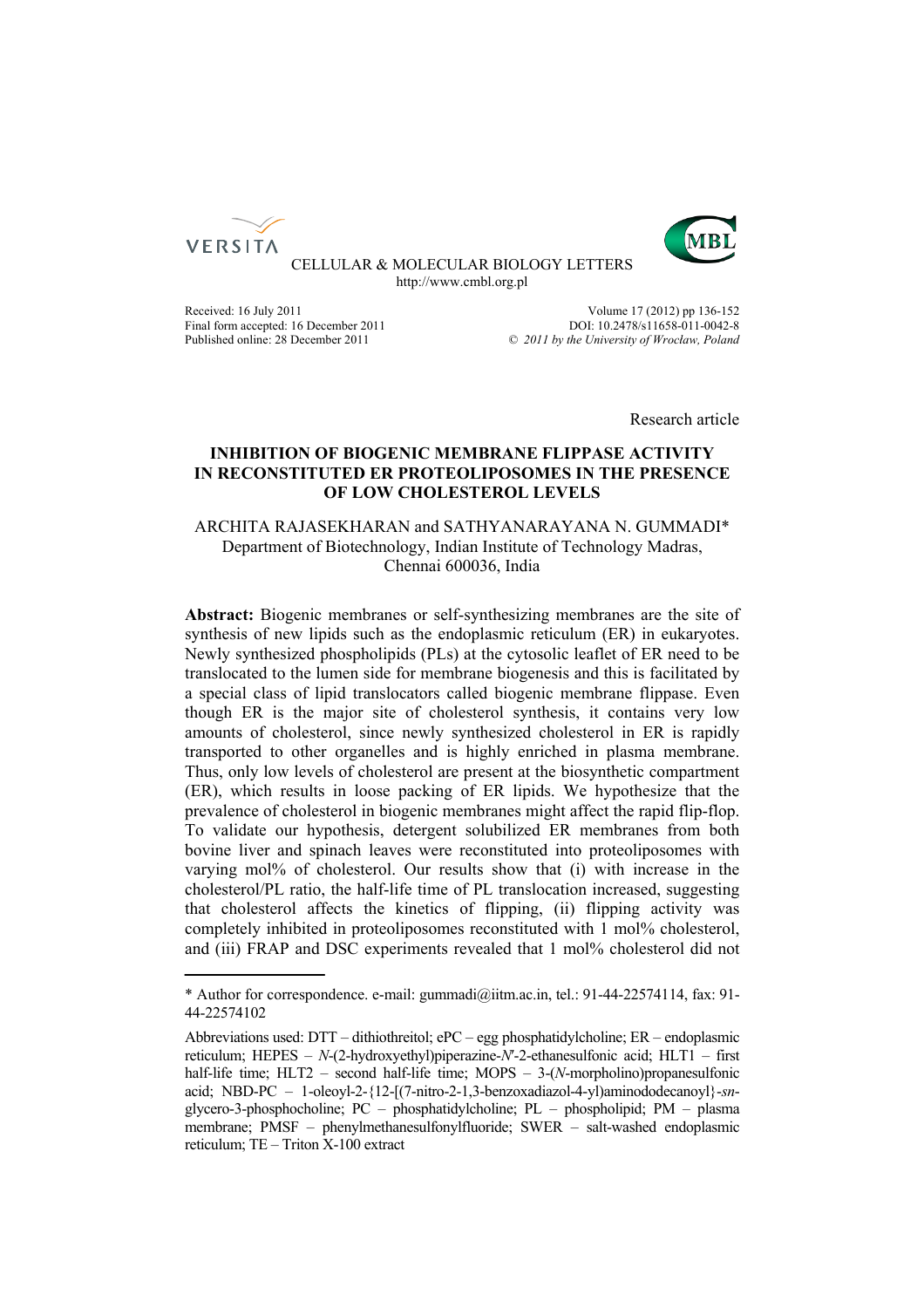alter the bilayer properties significantly and that flippase activity inhibition is probably mediated by interaction of cholesterol with the protein.

**Key words:** Biogenic membrane flippase, Cholesterol, Endoplasmic reticulum, Flip flop

# **INTRODUCTION**

Cholesterol is an important steroid synthesized in animals and in low quantities also in plants and fungi. The importance of cholesterol for normal functioning of cell membranes may be because of its ability to alter properties of the phospholipid bilayer and (or) to interact directly with specific membrane proteins [1, 2]. It has been reported earlier that changes in erythrocyte membrane cholesterol levels result in increased phosphatidylserine (PS) externalization [3]. Plants are composed of various sterols which include stigmasterol, sitosterol, campesterol and very low levels of cholesterol. Stigmasterol, the cholesterol derivative in plants is localized in the cell membrane. Even though endoplasmic reticulum (ER) is the major site for synthesis of cholesterol and its derivatives in both plants and animals, ER contains very low amounts of sterols [4, 5]. Newly synthesized cholesterol is rapidly transported  $(t_{1/2}$ ~10-20 min) to other organelles and highly enriched in plasma membrane (PM) [4, 6]. This accumulation of cholesterol in PM compared to other organelles is a well conserved feature of eukaryotes but is still poorly understood. Thus, cholesterol is present in very low levels at the biosynthetic compartment (ER), which is in agreement with the membrane biogenic property of ER by which it rapidly translocates newly synthesized PLs across the bilayer from cytosol to lumen. This movement of PLs is thermodynamically unfavorable because moving a charged head group across the hydrophobic bilayer usually requires metabolic energy [7, 8]. However, biogenic or self-synthesizing membranes are equipped with a special class of protein translocators called biogenic membrane flippases, which are involved in rapid flip-flop of PLs (irrespective of PL head group) and are metabolic energy independent, thereby differing from conventional ATP-dependent flippases which are localized at non-biogenic membranes such as plasma membrane (PM) [9]. Biogenic membrane flippase activity has been shown in bacterial cytoplasmic membranes, and ER of animals and plants [10-12]. We hypothesize that cholesterol affects the rapid flip-flop of PLs across the bilayer. To understand the role of cholesterol on PL flip-flop, we reconstituted detergent solubilized endoplasmic reticulum fractions isolated from both plant (spinach leaves) and animal (bovine liver) with cholesterol *in vitro* into proteoliposomes.

# **MATERIALS AND METHODS**

## **Materials**

Egg phosphatidylcholine (ePC), 1,2-dipalmitoyl-*rac*-glycero-3-phosphocholine (DPPC), cholesterol, sodium dithionite, ULTROL-grade Triton X-100, BCA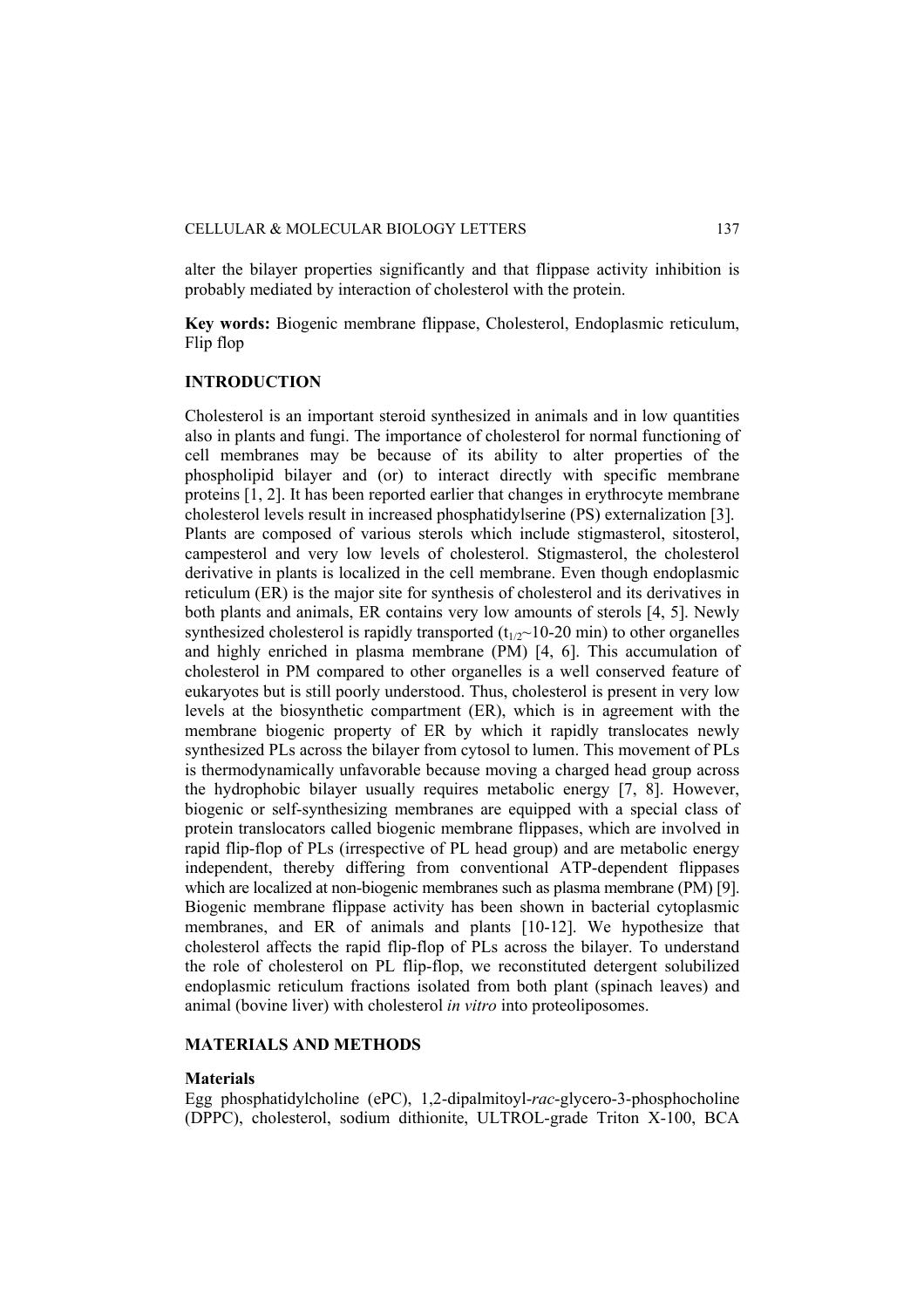protein estimation kit and methyl-β-cyclodextrin were obtained from Sigma; SM-2 bio-beads were obtained from Bio-Rad laboratories; 1-oleoyl-2-{12-[(7 nitro-2-1,3-benzoxadiazol-4-yl)aminododecanoyl}-*sn*-glycero-3-phosphocholine (NBD-PC) were from Avanti polar lipids; HEPES, MOPS and other routine chemicals were purchased from Himedia, India.

#### **Isolation of salt-washed ER microsomes from spinach leaves**

The microsomal membrane fraction was prepared as described previously [12, 13]. Briefly, 60 g of fresh leaves were homogenized in 60 ml of buffer A [MOPS-BTP buffer (pH 7.5) and 0.33 M sucrose supplemented with 5 mM EDTA, 5 mM KCl, 5 mM DTT, 0.5 mM PMSF, 1 mM MgCl<sub>2</sub> and 0.2% (w/v) BSA]. The homogenate was filtered through 4 layers of cheese cloth and centrifuged at 270 x  $g$  for 5 min at  $4^{\circ}$ C to remove larger organelles. The supernatant was centrifuged at 10000 x *g* for 15 min followed by 40000 x *g* for 1 h at 4°C in a 45 Ti fixed angle rotor (Beckman Coulter). The resulting pellet was resuspended using a Dounce homogenizer in buffer A to a final volume of 20 ml and layered over a sucrose gradient  $(2 \text{ ml of } 60\%$  (w/w) sucrose, 3 ml of 40%  $(w/w)$  sucrose, 3 ml of 20%  $(w/w)$  sucrose). It was centrifuged in SW 41 Ti rotor at 100000 x *g* for 45 min at 4°C and the pellet between the 40-60% sucrose interface was collected. The collected fraction was resuspended in buffer A and pelleted at 100000 x *g* for 30 min. The pellet was washed 2-3 times in buffer B (10 mM HEPES/NaOH pH 7.5 and 0.2 M NaCl) and the final washed microsomal pellet was resuspended in buffer B at a protein concentration of 8-10 mg/ml. The membranes were snap frozen in liquid nitrogen and stored at -80°C for later use.

## **Isolation of salt-washed ER microsomes from bovine liver**

ER microsomes were isolated from bovine liver as described previously [11, 14, 15]. Briefly, 25 g of bovine liver was homogenized in 100 ml of buffer A [10 mM] HEPES/NaOH (pH 7.5) and 0.25 M sucrosel in a homogenizer until homogeneous to the eye. The homogenate was centrifuged at 630 x *g* for 10 min at 4°C in a table-top centrifuge. The supernatant was centrifuged at 11000 x *g* for 10 min at 4°C. The previous step was repeated and to the supernatant PMSF and CsCl was added to a final concentration of 0.5 mM and 15 mM respectively. 50 ml was transferred to polycarbonate ultracentrifuge tubes and carefully  $\sim$ 15 ml of sucrose cushion (1.3 M sucrose, 10 mM HEPES/NaOH pH 7.5, 15 mM CsCl) were added under the supernatant. Total microsomes were isolated by centrifugation at 150000 x *g* at 4°C for 2.5 h. The pellet was rinsed with buffer A and resuspended in the same using a Dounce homogenizer. It was then washed with low salt buffer [10 mM HEPES/NaOH pH 7.5, 40 mM  $Mg(CH_3COO)_2$ ] followed by high salt buffer (50 mM HEPES/NaOH pH 7.5, 1 M CH<sub>3</sub>CO<sub>2</sub>K) and centrifuged at 100000 x  $g$  for 45 min at 4<sup>o</sup>C in a 100 Ti rotor. The pellet was resuspended in buffer A, snap frozen in liquid nitrogen and stored at -80°C for later use.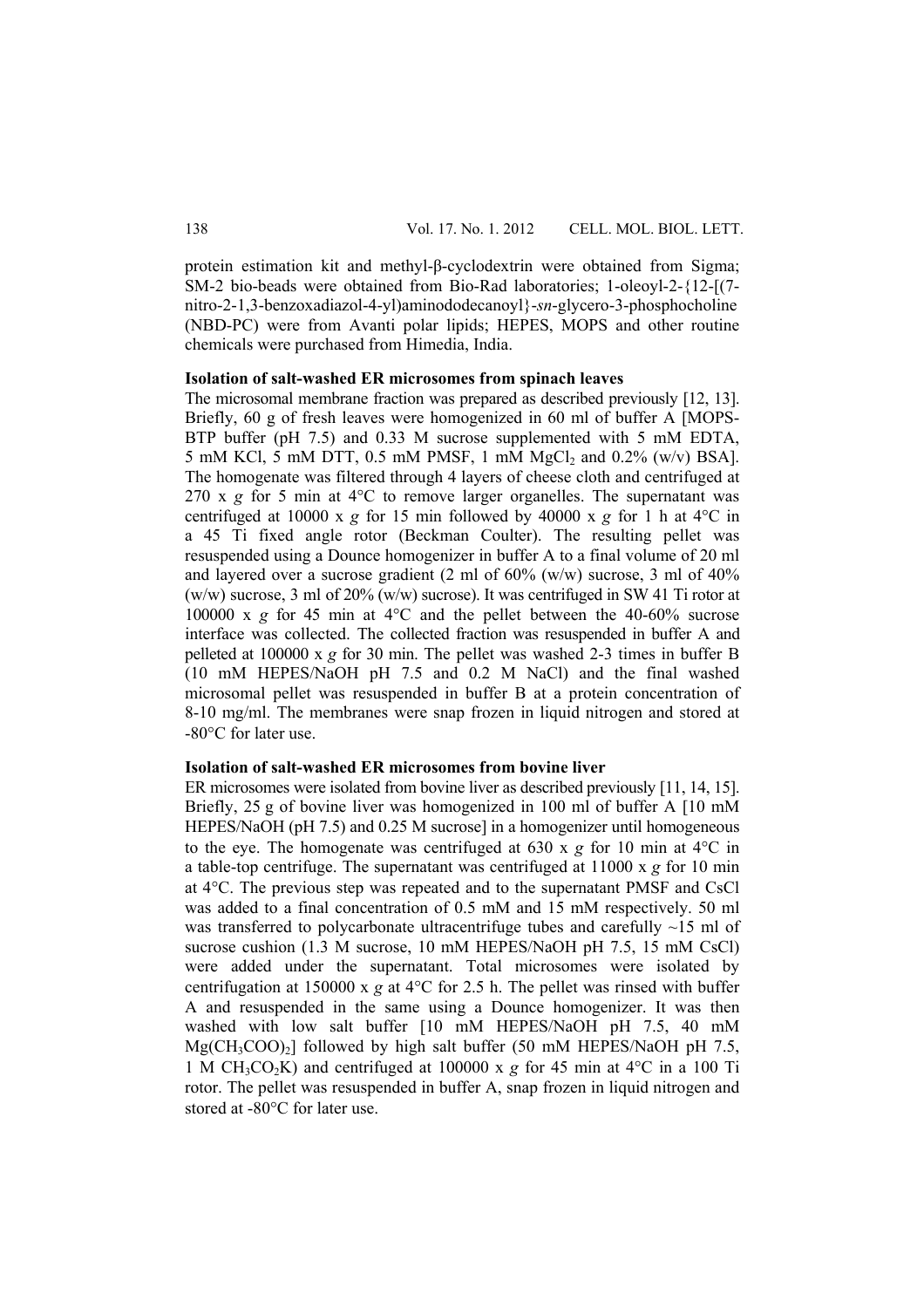**Preparation of Triton X-100 extract (TE) from salt-washed ER microsomes**  Salt-washed ER microsomes were prepared as described above. TE was prepared by adding 250 μl of either bovine or spinach salt-washed ER microsomes with equal volume of 2x reconstitution buffer [10 mM HEPES/ NaOH pH 7.5 buffer containing 100 mM NaCl and 1% (w/v) Triton X-10]. The sample was mixed and kept at 4°C with end-over-end rocking for 45 min. It was then ultracentrifuged in an MLA 130 rotor at 175000 x *g* for 30 min at 4°C. The supernatant, Triton extract was carefully removed and used directly for reconstitution at a protein concentration of  $\sim$  3 mg/ml.

#### **Reconstitution of liposomes and proteoliposomes**

Liposomes and proteoliposomes were prepared as described previously [13, 16]. 4.5 μmol egg PC (ePC) and 0.3 mol% of NBD-PC was dried under a stream of nitrogen and solubilized in 10 mM HEPES/NaOH pH 7.5 containing 100 mM NaCl and  $1\%$  (w/v) Triton X-100. To study the effect of cholesterol on flipping, different amounts of cholesterol were added along with ePC. For preparation of proteoliposomes, TE prepared either using bovine liver ER or spinach ER was added to solubilized lipid samples with known protein concentration. Pre-treated SM2 bio-beads were used to remove Triton X-100 to form liposomes or proteoliposomes. To study the effect of spinach and bovine ER lipid extracts on flippase activity, the lipids were extracted by Bligh-Dyer method as described previously [17]. ePC vesicles were supplemented with bovine and spinach ER lipid extracts corresponding to 100 μl TE respectively. The reconstituted liposomes and proteoliposomes were collected by ultracentrifugation in an MLA 130 rotor at 230000 x *g* for 45 min at 4°C and washed 3-4 times with 10 mM HEPES/NaOH pH 7.5 and 100 mM NaCl to remove background fluorescence due to non-reconstituted lipids and proteins. The protein/phospholipid ratio (PPR) of proteoliposome samples was determined as described previously [17, 18]. The vesicles were resuspended in 1 ml of the same buffer and passed  $\sim$ 10 times through a 0.1 μm polycarbonate membrane filter using a lipid extruder to make vesicles of uniform size (100 nm).

## **Assay for flippase activity using dithionite reduction**

The assay was performed using a Perkin Elmer LS–5S Fluorescence spectrophotometer as described earlier [12]. A total of 20 μl of NBD-PC labeled liposomes and proteoliposomes was added to 1.98 ml of 10 mM HEPES/NaOH pH 7.5 and 100 mM NaCl in a fluorescence cuvette. Time-dependent fluorescence (excitation at 470 nm and emission at 530 nm) was monitored with constant lowspeed stirring at 22 $^{\circ}$ C. After the fluorescence intensity stabilized (~100 s), sodium dithionite (1 M prepared freshly in Tris base pH 10) was added to 2 mM final concentration and decrease in fluorescence was measured for  $\sim$  400 s. The initial fluorescence  $(F_0)$  was taken as the average value of fluorescence intensity of the first plateau; the fluorescence after dithionite reduction  $(F_t)$  was taken as the average value of the second plateau. The % of NBD-PC reduced  $(P_{red})$  upon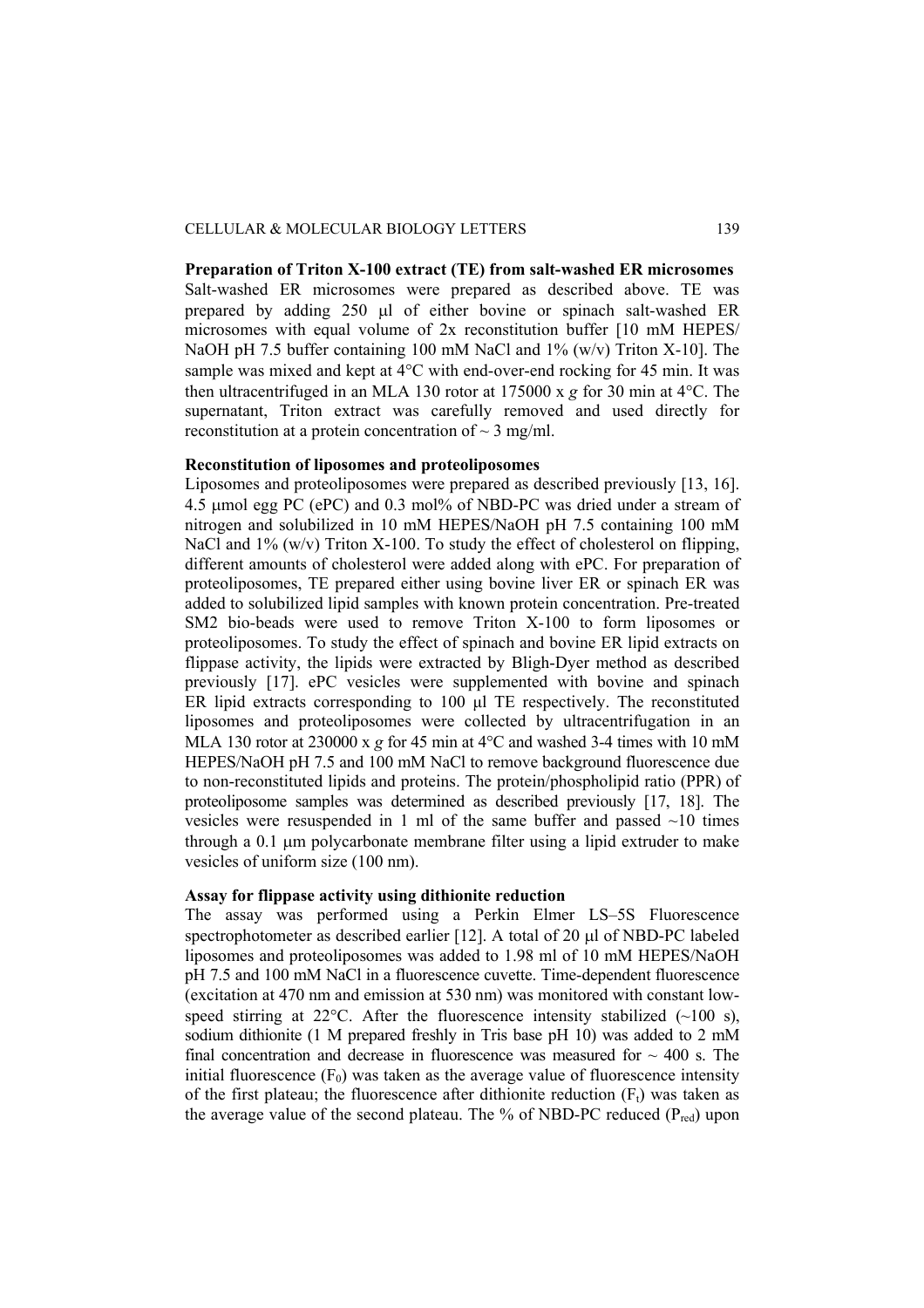dithionite addition was calculated by normalizing the  $F_0$  to 1.0 and  $F_t$  as the fraction of  $F_0$ . The activity of flippase in a proteoliposome preparation was taken as the difference between the percent reduced in the sample and the percent reduced in a liposome sample (control). The flippase activity with vesicles containing cholesterol was calculated as the percentage of untreated control proteoliposomes. Briefly,

$$
P_{\text{red}} = \left(1 - \frac{F_{\text{t}}}{F_{\text{0}}}\right) \times 100
$$

Flippase activity  $(A) = [P_{red, proteoliposomes} - P_{red,liposome}]$ 

The kinetics of flipping was studied by fitting the data to one phase and two phase exponential decay for liposomes and proteoliposomes respectively. Calculation of half-life time was performed by using the equation

 $F(t) = F_0 - [A_1 \exp(-k_1 t) + A_2 \exp(-k_2 t)]$ 

where,  $F(t)$  is the fluorescence as a function of time and  $F_0$  is the fluorescence intensity at time,  $t = 0$  s (i.e. initial fluorescence of the vesicles),  $k_1$  and  $k_2$  are the rate constants for the first (fast) and second (slow) phases respectively.  $A_1$  and  $A_2$  are the amplitudes of the fast and slow phases respectively.

# **Fluorescence recovery after photobleaching (FRAP) analysis for lateral diffusion of lipids in presence and absence of cholesterol**

FRAP analysis was performed using a Zeiss LSM 710 confocal microscope using Zen 2009 version software. Fluorescent labeled (NBD-PC) giant vesicles were prepared as described earlier [19, 20]. Briefly, 1 mg/ml ePC with 0.1 mol% NBD-PC were taken in a glass vial and dried under nitrogen followed by drying in a vacuum for 3 h to remove all chloroform. 1 ml of buffer (100 mM sucrose, 50 mM KCl) preheated to 60°C was added along the walls of the tube. It was incubated overnight at 60°C and stored at 4°C. Bovine and spinach proteoliposomes were prepared as described in the previous section and integrated into giant liposomes by freeze thawing 3-4 times. The vesicles were diluted and immobilized on a glass cover slip and placed under the objective lens of a laser scanning confocal fluorescence microscope. The argon ion laser was set at 2% power and samples were excited using the 488 nm line of the laser. The objective used was Plan-Apochromat 10x/0.45 M27. In order to obtain a sufficient speed and suitable signal to noise ratio, image size was set to 512 pixels and speed to 0.79 μs/pixel. The zoom factor was set to 14.9. For bleaching, a region of interest (ROI) was defined and centered on position  $x = 56.84 \mu m$ ,  $y = 56.84 \mu m$ , and adjacent to it a control region also was set. At zoom 14.9, the ROI was 2  $\mu$ m in diameter. Before bleaching  $\sim$  7-10 images were recorded to define initial fluorescence, after which it was scanned for 30 seconds. The recovery due to lateral diffusion is calculated using  $D = r_0^2 \gamma / 4T_{1/2}$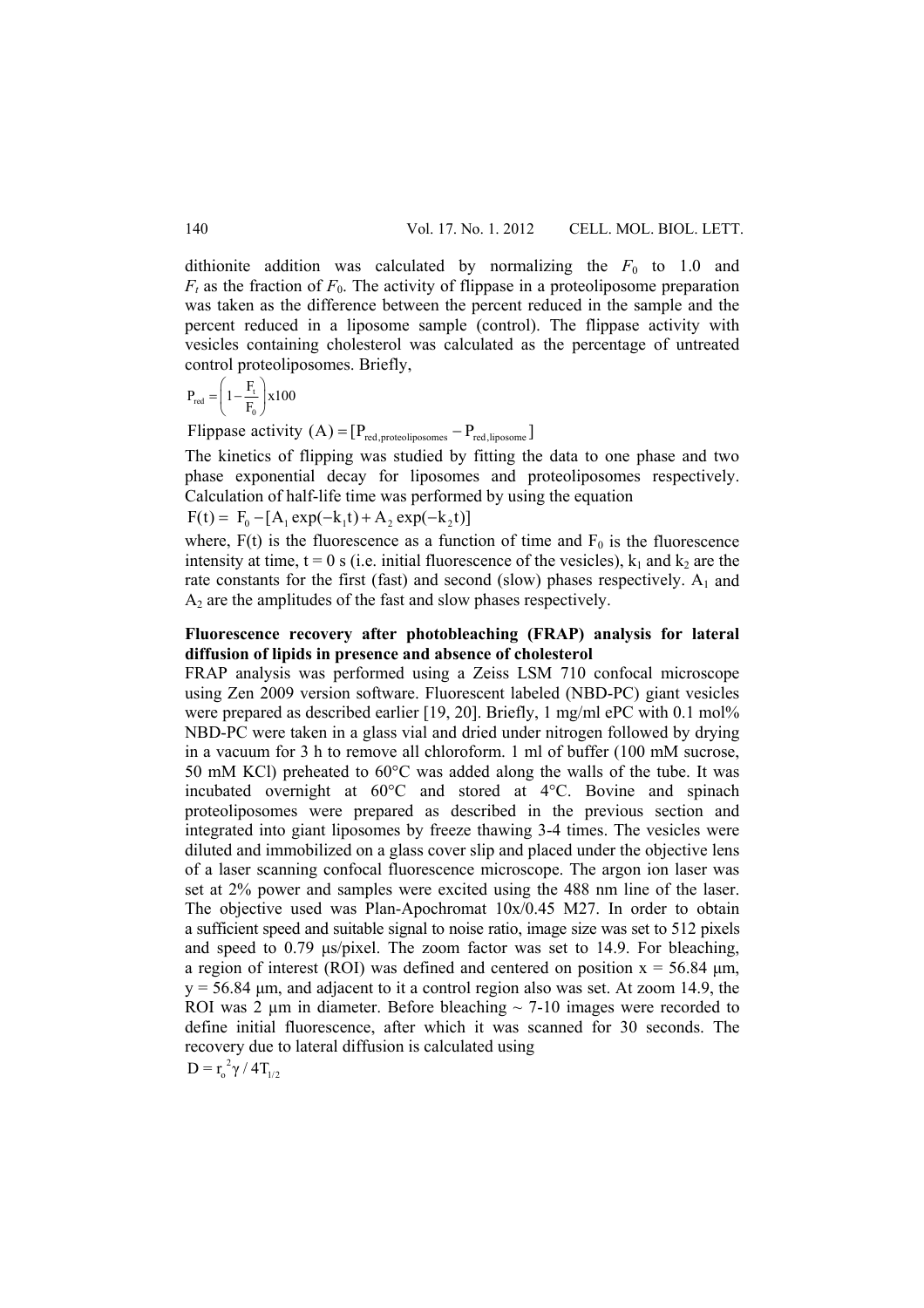where. D is the diffusion coefficient;  $r_0$  is the  $1/e^2$  radius of the Gaussian profile laser beam used;  $\gamma$  is a parameter that depends on the extent of photobleaching  $(1.0-1.2)$ ; T<sub>1/2</sub> is the time required for 50% recovery.

## **Differential scanning calorimetry (DSC)**

DSC measurements for liposomes and proteoliposomes generated using ePC in the absence and presence of 1 mol% cholesterol were monitored using MDSC Q200 (TA instruments) as described earlier [21]. ePC liposomes and proteoliposomes were prepared as described above. Briefly, 4.5 µmol of ePC with 1 mol% cholesterol concentration were dried under a stream of nitrogen. The lipid mixture was hydrated in 1 ml of buffer (10 mM HEPES/NaOH pH 7.5, 100 mM NaCl) at room temperature. The vesicles were pelleted at 230000 x *g*  for 20 min at  $4^{\circ}$ C.  $\sim$ 2 mg wet weight of the pelleted sample was taken for calorimetric measurement. All scans were conducted between -60°C to 100°C in nitrogen atmosphere. The scans were repeated twice to ensure that cholesterol was properly equilibrated in the lipid mixture. The heating rate in all cases was  $10^{\circ}$ C/min.

### **Cyclodextrin treatment**

Numerous reports have shown that exposing cells to β cyclodextrin results in solubilization and removal of cellular cholesterol [22, 23]. To check if flippase activity is restored after cholesterol removal, we treated bovine ER proteoliposomes reconstituted with 1 mol% cholesterol with 5 mM methyl-β-cyclodextrin. The sample was incubated at 37°C for 1 h. Proteoliposomes were collected by centrifugation and resuspended in fresh assay buffer. After 2 washes the sample was checked for flippase activity as described earlier.

# **RESULTS**

# **Flippase activity measurement by dithionite reduction**

The measurement of flippase activity is based upon the amount of fluorescent PLs available for quenching by dithionite, a membrane impermeable reagent, at 22ºC on the outer leaflet (Fig. 1). In the case of liposomes or proteoliposomes which do not have flippases, all the PLs on the outer leaflet were quenched upon addition of dithionite and yielded  $\sim$  50-55% quenching, whereas inner leaflet PLs were protected from dithionite (Fig. 2, trace a). Time-dependent fluorescence quenching of liposomes follows single phase exponential decay kinetics as reported earlier [10]. Liposomes when reconstituted with ePC and lipids extracted from bovine liver ER and spinach leaf ER showed no flippase activity (Fig. 2A, trace b and c). When proteoliposomes were reconstituted with detergent solubilized ER membrane fractions containing flippase activity, twophase exponential decay kinetics were observed (Fig. 2B and 2C, trace b). Similarly, proteoliposomes reconstituted with ePC along with extracted lipids from bovine and spinach ER did not alter the flippase activity or kinetics of flipping (Fig. 2B, 2C trace c) and was same as the control proteoliposomes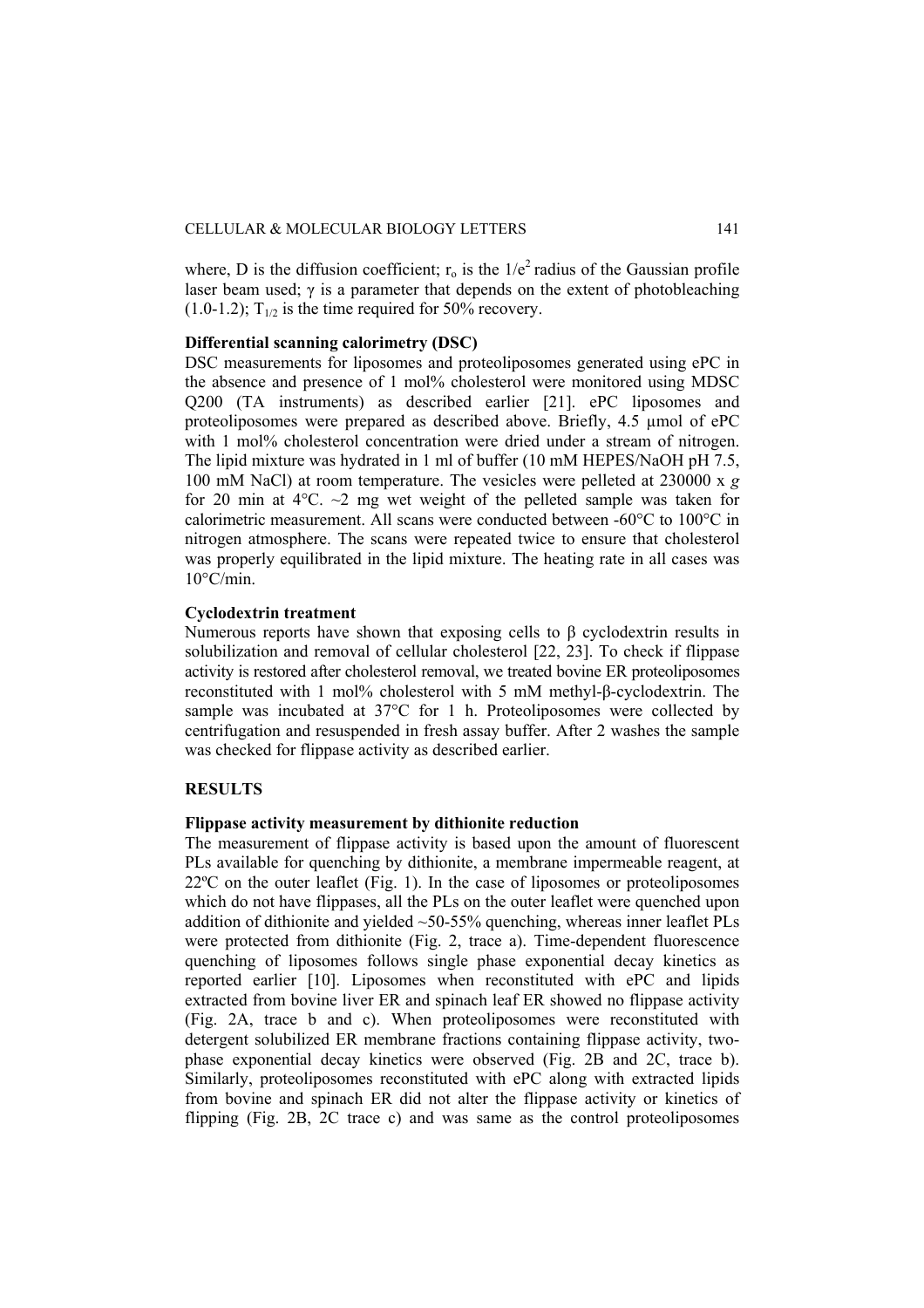prepared from pure ePC (Fig. 2B and 2C, trace b). With increase in TE (protein) concentration used for reconstitution, percentage quenching increased suggesting that flipping is protein mediated (Fig. 2D and 2E trace b and c). A sharp decrease in fluorescence to  $\sim$  50-55% was observed upon dithionite addition, followed by a slow decrease in fluorescence. The sharp decrease in fluorescence is due to quenching of labeled lipids on the outer leaflet, whereas the slower decrease in fluorescence is due to flipping of inner labeled PLs to the outer leaflet, which subsequently gets quenched by dithionite [12, 24]. However, upon addition of 0.1% (w/v) Triton X-100 to liposomes,  $\sim$  100% quenching was observed, indicating that the membrane permeability was disturbed, leaving all the PLs accessible to dithionite for quenching (data not shown).



Fig. 1. Schematic representation of flippase assay by dithionite quenching. Reconstituted liposomes and proteoliposomes without flippase when treated with sodium dithionite (a membrane impermeable quenching reagent) quenches half ~50-55% the NBD-labeled PLs. In vesicles reconstituted with a functional flippase capable of bi-directional PL translocation there is a second phase of slow quenching of NBD-labeled lipids to  $\sim$ 55-100% in addition to initial rapid quenching.

The kinetics of liposome quenching follow single exponential decay kinetics with a half-life (HLT1) of  $\sim 0.3$  min. In the case of proteoliposomes generated from both bovine liver ER and spinach ER, the kinetics showed double exponential decay. The half-life of first phase decay varied between 0.25 and 0.3 min, which is consistent with values obtained for pure liposomes. This suggests that quenching of fluorescence on the outer leaflet is independent of protein content in proteoliposomes [24]. However, the half-life of the second phase is higher than the first phase half-life for both bovine liver and spinach ER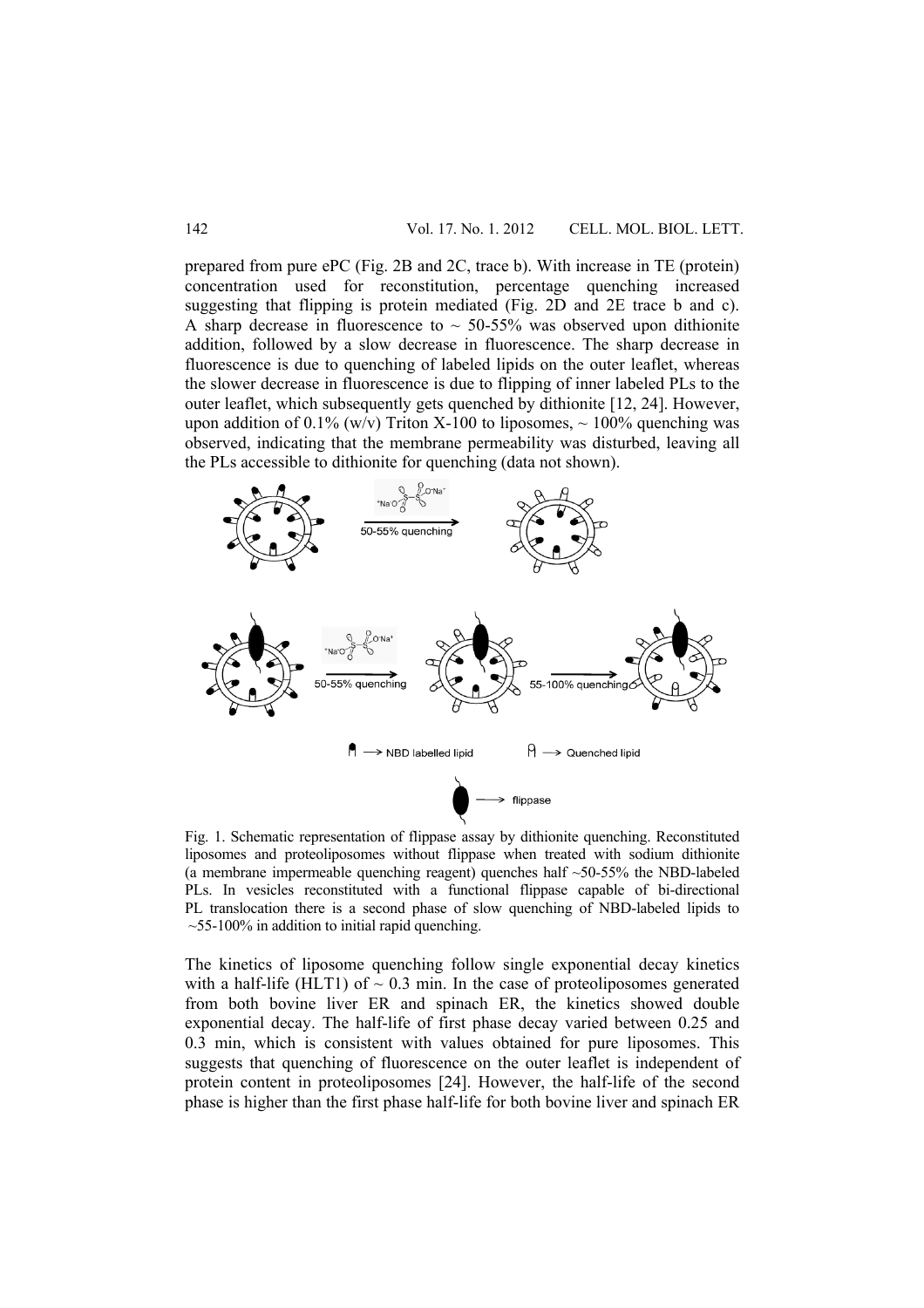

Fig. 2. Effect of bovine and spinach lipid extract and varying TE on flippase activity. A – ePC liposomes reconstituted with bovine and spinach ER lipid extract corresponding to 100 µl TE (trace a – liposome, trace b – bovine ER lipid extract, trace c – spinach ER lipid extract). B and C – Flippase activity with bovine ER lipid extract or spinach ER lipid extract (trace  $a$  – liposome, trace  $b$  – bovine ER and spinach ER proteoliposomes respectively, trace c – bovine ER and spinach ER proteoliposomes reconstituted with extracted lipids respectively). D and E – Flippase activity increases with increase in amount of TE (trace  $a$  – liposome, trace  $b$  – proteoliposome reconstituted with 10  $\mu$ l bovine TE and 75  $\mu$ l spinach TE, trace c – proteoliposome reconstituted with 25  $\mu$ l bovine TE and 100 µl spinach TE respectively). All the experiments were performed at least thrice and the values reported are means with  $\pm$  1% to  $\pm$  8% standard deviation.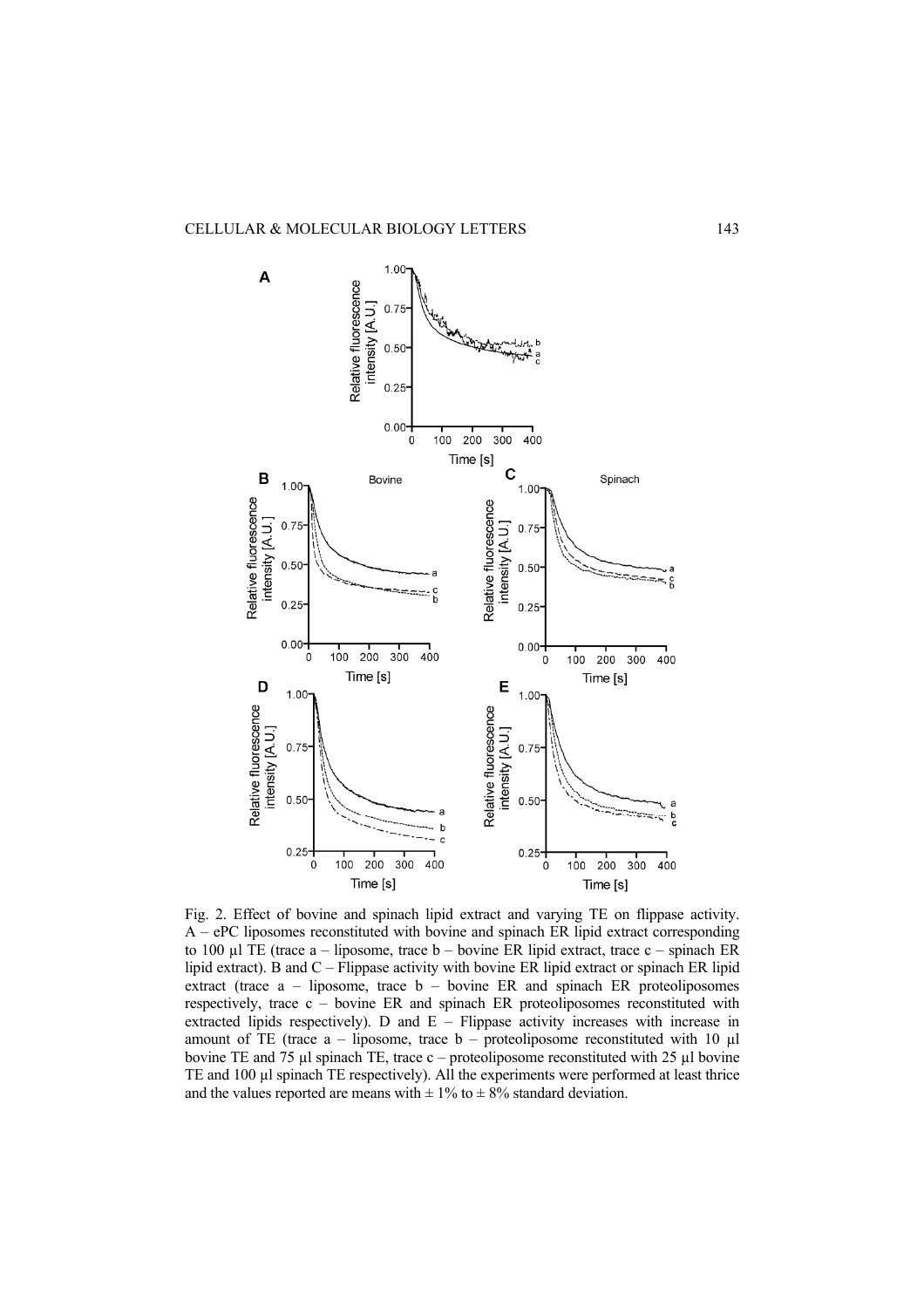membranes. The half-time of PC translocation was 2 and 6 min for proteoliposomes generated from bovine liver and spinach ER respectively (Tab. 1). This implies that second phase quenching is slower because of transbilayer movement of PLs from the inner leaflet to the outer leaflet. The results obtained in this study are consistent with the half-life time reported earlier by several researchers [10-12].

Tab. 1. Kinetics of NBD-PC flip-flop in liposomes and proteoliposomes generated from detergent extract of bovine liver and spinach leaf ER membranes with various mol% of cholesterol.

| Condition                                      | % Quenching | $HLT2$ (min)  |
|------------------------------------------------|-------------|---------------|
| Liposomes                                      | 55          |               |
| Proteoliposomes <sup>a</sup> (bovine liver ER) | 67          | $2.0 \pm 0.1$ |
| Proteoliposomes $+$ 0.1 mol % cholesterol      | 65          | $2.3 \pm 0.1$ |
| Proteoliposomes $+$ 0.3 mol % cholesterol      | 65          | $2.4 \pm 0.2$ |
| Proteoliposomes $+0.5$ mol % cholesterol       | 64          | $3.3 \pm 0.1$ |
| Proteoliposomes $+0.8$ mol % cholesterol       | 45          |               |
| Proteoliposomes $+0.9$ mol % cholesterol       | 47          |               |
| Proteoliposomes $+1.0$ mol % cholesterol       | 50          |               |
| Proteoliposomes (spinach ER)                   | 60          | $5.9 \pm 0.1$ |
| Proteoliposomes $+0.5$ mol % cholesterol       | 58          | $5.8 \pm 0.1$ |
| Proteoliposomes $+0.8$ mol % cholesterol       | 57          | $9.0 \pm 0.6$ |
| Proteoliposomes $+1.0$ mol % cholesterol       | 54          |               |

<sup>a</sup> Proteoliposomes were generated with PPR ratio ~40-50 mg/mmol. HLT2: half-life time of the exponential decay of the fluorescence present in the inner leaflet. - fitted to mono-exponential kinetics. HLT1: half-life time of the exponential decay of the fluorescence present in the outer leaflet was calculated to be  $0.3 \pm 0.05$  min for all the cases. The experiments were performed thrice and values are reported as mean with standard deviation.

#### **Effect of cholesterol on flippase activity**

In proteoliposomes reconstituted using TE extract of bovine and spinach ER with cholesterol, incorporation of up to 0.5 mol% cholesterol did not result in any loss of flippase activity while 1 mol% showed extensive inhibition (Fig. 3A and 3B, trace b, c and d). The second half-life time (HLT2) of translocation increased from 2 to 3.3 min with increase in cholesterol content up to 0.5 mol%, whereas the % NBD quenching was not affected suggesting that the kinetics of PL flipping is inhibited with increase in cholesterol content (Tab. 1). With further increase in cholesterol, the extent of NBD quenching drops to  $\sim$  50% which is almost equal to that of quenching values obtained for liposome.

#### **Effect of cholesterol on membrane fluidity measured by FRAP and DSC**

It is known that the presence of cholesterol alters the membrane fluidity. To check if 1 mol% of cholesterol had any significant effect on the membrane fluidity, we performed FRAP and DSC experiments using vesicles with the same bilayer composition as used for flippase activity measurements.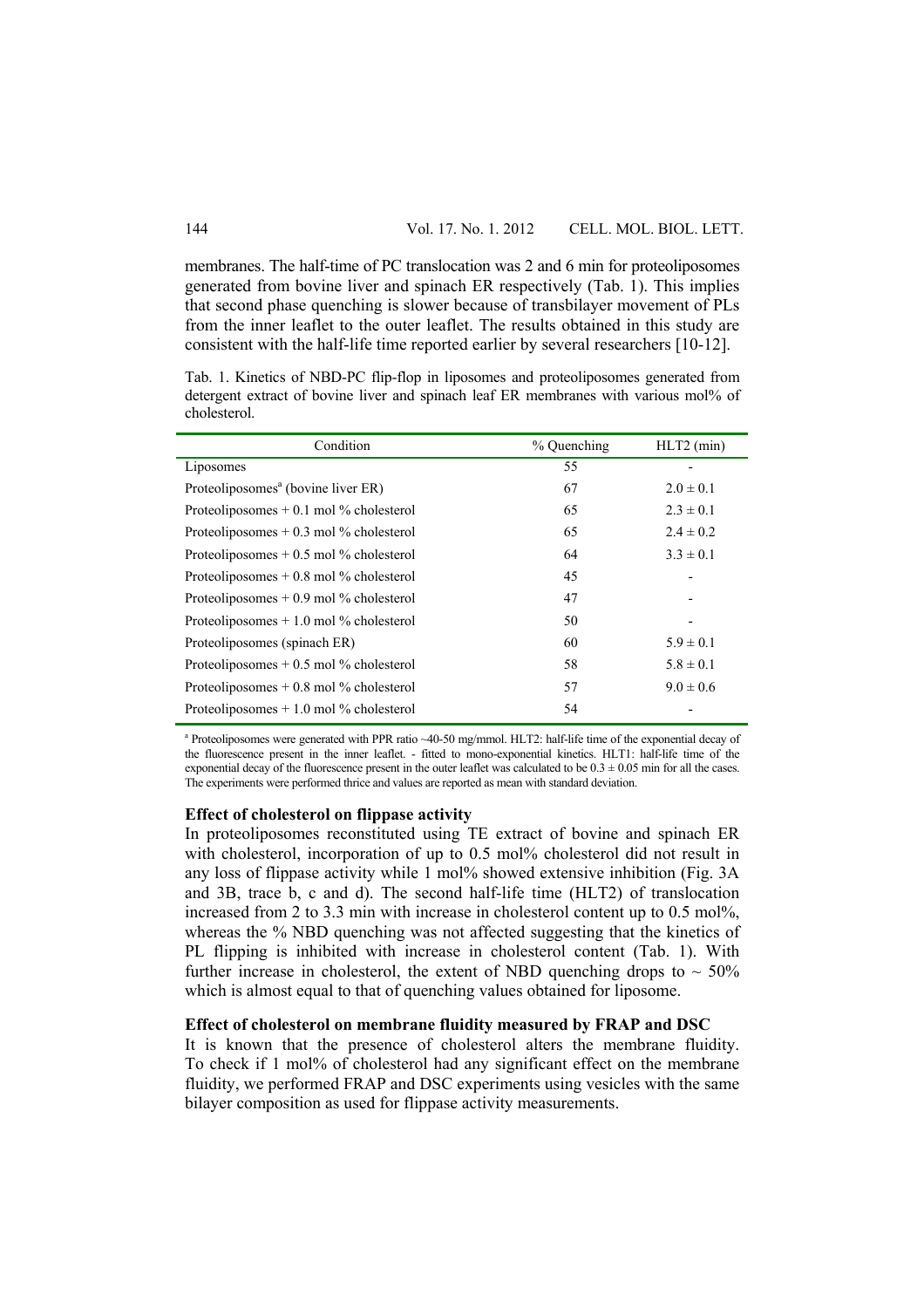

Fig. 3. Effect of cholesterol on flippase activity. (A) Inhibition of flippase activity in proteoliposomes generated from TE of bovine liver ER microsomes. Cholesterol concentrations of 0.3, 0.5 and 1 mol % were used (traces b, c and d respectively, liposomes – trace a). (B) Inhibition of flippase activity in proteoliposomes generated from TE of spinach leaf ER microsomes. The cholesterol content used in the reconstitution was 0.5, 0.8 and 1 mol % (traces b, c and d respectively). All the experiments were performed at least thrice and the values reported are means with  $\pm$  1% to  $\pm$  10% standard deviation.



Fig. 4. FRAP recovery plot. Averaged FRAP in (A) giant ePC liposomes in presence (unfilled circles) and absence of 1 mol% cholesterol (black filled circles) with  $t_{1/2}$  value calculated to be  $2 \pm 0.5$  s for both. Samples with cholesterol are represented as black filled circles and in absence are shown as unfilled circles; (B) giant ePC liposomes in presence  $(t_{1/2}$  4  $\pm$  0.4 s) and absence of 10 mol% cholesterol; (C) giant bovine proteoliposomes in presence and absence of 1 mol% cholesterol with  $t_{1/2}$  value  $2 \pm 0.6$  s for both; (D) giant spinach proteoliposomes in presence and absence of 1 mol% cholesterol with  $t_{1/2}$  value  $2 \pm 0.4$  s for both. In all,  $t_{1/2}$  values were similar implying that lateral diffusion was not altered at 1 mol% concentration.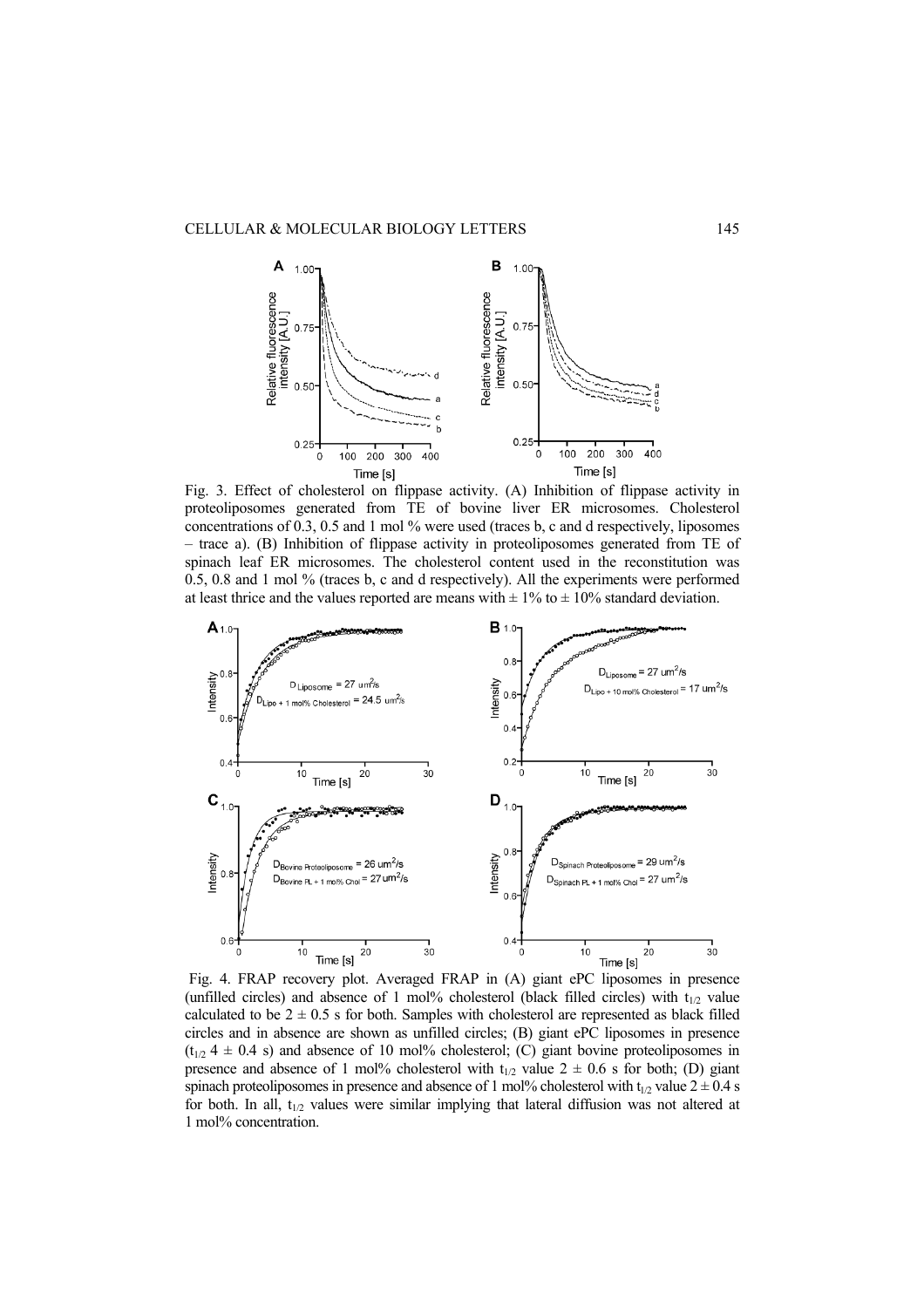*Fluorescence recovery after photo bleaching (FRAP).* FRAP analysis with giant ePC liposomes in the absence and presence of 1 mol% cholesterol exhibited a similar fluorescence recovery pattern with lateral diffusion rates of  $27 \mu m^2/s$ and 24.5  $\mu$ m<sup>2</sup>/s respectively as there was negligible difference in t<sub>1/2</sub> (Fig. 4A). Liposome reconstituted with 10 mol% cholesterol was also analyzed and the diffusion rate was found to be  $17 \mu m^2$ /s (Fig. 4B). Giant proteoliposomes were also prepared with ePC in the presence and absence of 1 mol% cholesterol and FRAP analysis revealed diffusion rates for bovine proteoliposomes to be  $27 \mu m^2$ /s and  $26 \mu m^2$ /s respectively (Fig. 4C) and in spinach proteoliposomes they were calculated to be  $27 \mu m^2/s$  and  $29 \mu m^2/s$  respectively (Fig. 4D).

*Differential scanning calorimetry (DSC).* ePC liposomes and proteoliposomes generated from bovine liver and spinach ER were pelleted and analyzed by DSC. The phase transition endothermic peaks for liposome, proteoliposomes from bovine liver and spinach ER were -0.50°C, 0.30°C, -0.42°C respectively (Fig 5). These values are slightly higher than the values obtained for pure ePC (Fig. 5). In the presence of cholesterol the phase transition temperature increased to 0.08°C in liposome and to 0.02°C in the case of spinach proteoliposome. FRAP and DSC results revealed that presence of 1 mol% cholesterol did not alter the membrane fluidity.



Fig. 5. DSC for ePC liposomes with varying cholesterol concentrations. DSC endotherms for liposomes and proteoliposomes reconstituted with (1 mol%) and without cholesterol. A – Liposomes, B – proteoliposomes generated from detergent extract of bovine liver ER microsomes, C – proteoliposomes generated from detergent extract of spinach leaf ER microsomes. About  $\sim$  2 mg wet weight of the pelleted vesicles in presence and absence of 1 mol% cholesterol was scanned between -60°C and 100 in nitrogen atmosphere. The scans were repeated thrice to ensure that cholesterol was properly equilibrated in the lipid mixture and heating rate was set at 10°C/min. All samples showed a single endothermic peak.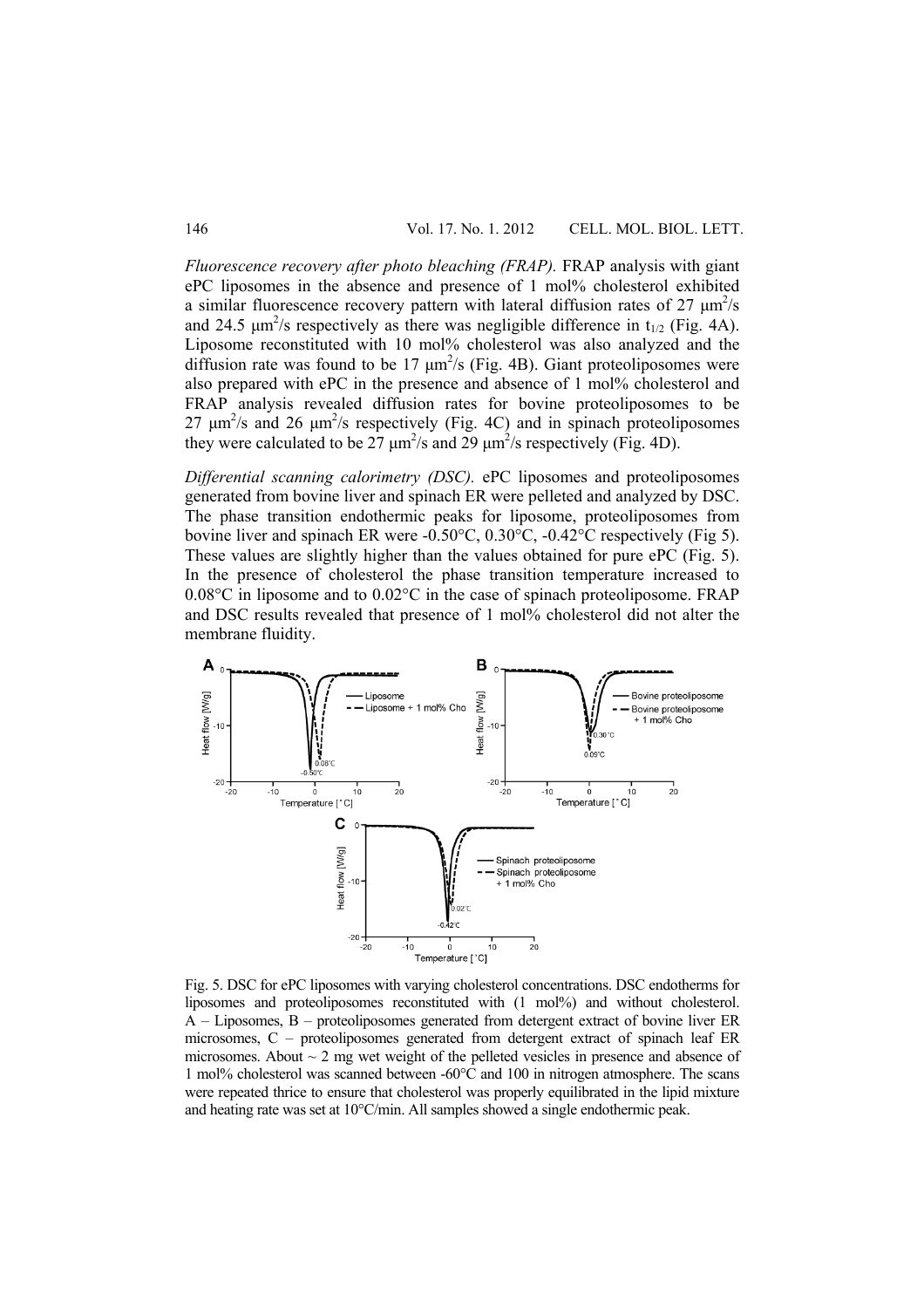#### **Cyclodextrin treatment**

In order to remove bound cholesterol from proteoliposomes reconstituted with ePC and 1 mol% cholesterol, we treated proteoliposomes with methylβ-cyclodextrin and checked whether biogenic membrane flippase activity was restored. The results clearly showed that upon cholesterol removal using 5 mM cyclodextrin,  $\sim$  91% of the biogenic membrane flippase activity in proteoliposomes was restored (Fig. 6, trace d).



Fig. 6. Cyclodextrin treatment of bovine proteoliposomes reconstituted with 1 mol% cholesterol and cholesterol localization study: Flippase activity after 5 mM of methyl-βcyclodextrin treatment (trace a - liposome, b - bovine proteoliposome, c - bovine proteoliposome reconstituted with 1 mol% cholesterol, d - cyclodextrin treatment of bovine proteoliposome treated with 1 mol% cholesterol).

## **DISCUSSION**

We hypothesized that the presence of cholesterol affects the PL flip-flop activity of biogenic membrane flippase, which in turn affects the membrane biogenesis. The ER fractions were isolated on a sucrose density gradient. The isolated fractions were assayed for CCR activity, which was enriched in the final fraction compared to the crude. Assays were also performed to check contaminants. Chlorophyll estimation and ATPase assay were performed to check for chloroplast and plasma membrane contamination, which was found to be negligible (data not shown). To prove our hypothesis, we reconstituted detergent solubilized ER membranes from both bovine liver and spinach leaves with varying amounts of cholesterol at a constant protein to PL ratio (~40-50 mg/mmol). The vesicles were washed and assayed for flippase activity as mentioned previously. It has been reported earlier that in lipid bilayers a number of factors influence the translocation of PLs such as lipid chain length and saturation, bilayer physical state and the membrane composition [25, 26]. Therefore, bovine and spinach ER lipids were extracted and lipids corresponding to 100 µl TE were reconstituted into liposomes and proteoliposomes. The presence of extracted lipids did not alter the quenching of PLs on the outer leaflet  $(-55%)$ for liposomes (Fig. 2A) and the kinetic data were fitted to a single exponential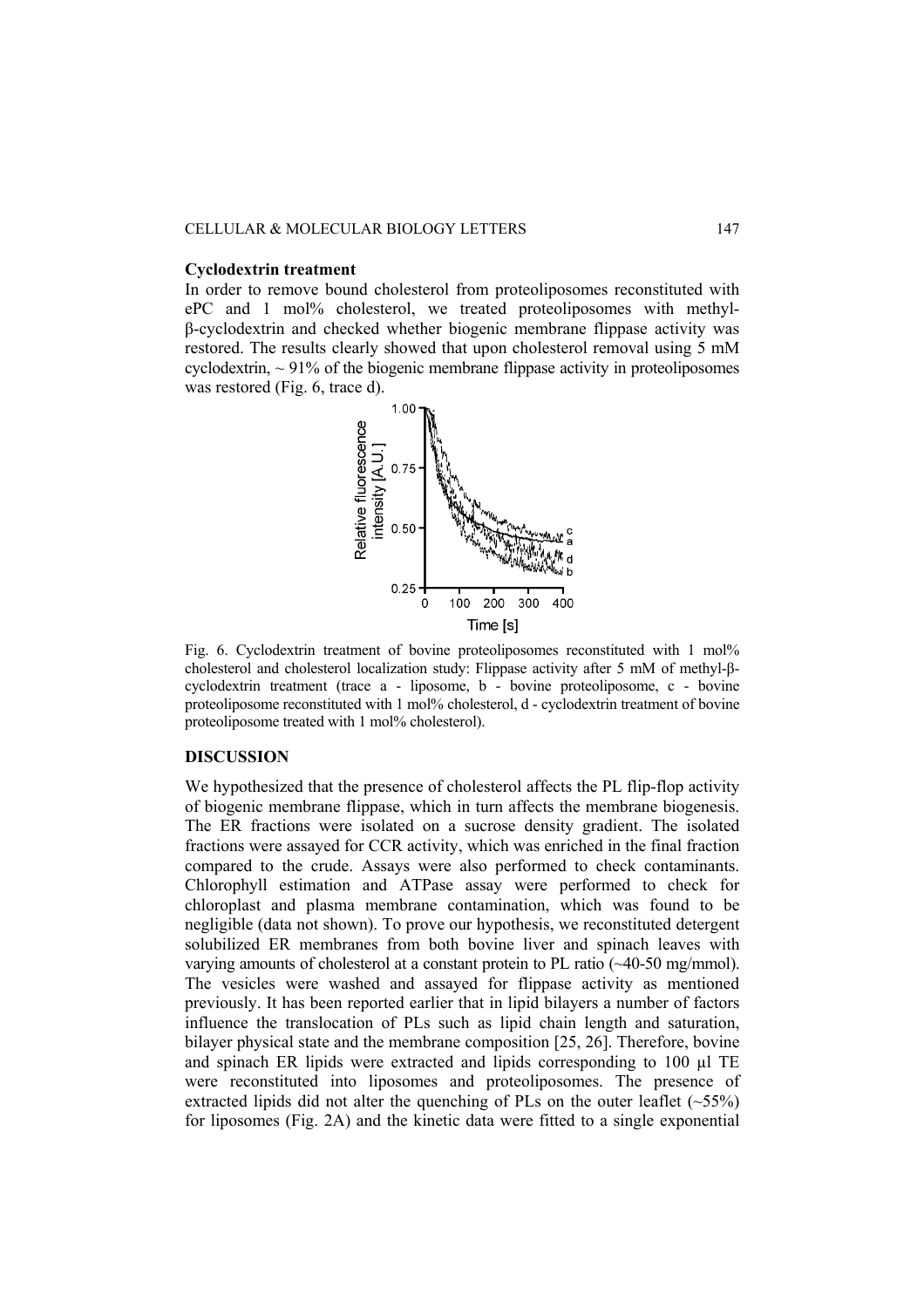decay function. Similarly, in the case of proteoliposomes, the addition of extracted lipids altered neither the % NBD quenching nor the kinetics of flipping (Fig. 2B and 2C). These results clearly indicated that the presence of lipid extract from bovine liver and spinach ER does not have any influence on the assay and flippase activity. A study similar to ours showed that lipid extract of rat liver ER when reconstituted did not have any effect on flippase activity [9]. In the absence of protein (liposomes), there was  $\sim$ 55% NBD quenching and HLT1 was calculated to be  $0.3 \pm 0.05$  min (Tab. 1), which is due to the rapid quenching of NBD-PC on the outer leaflet. Proteoliposomes reconstituted with TE of bovine ER showed % NBD quenching of 65-67% (Fig. 2D, trace b) with rapid HLT1 of  $0.3 \pm 0.05$  min, similar to liposome, and HLT2 of 2 min (Tab. 1). The HLT1 and HLT2 values obtained were similar to the data reported earlier. The half-life time of flipping has been reported to be  $\sim$  3-4 min for rat liver ER [11],  $\sim$  1 min for bacterial cytoplasmic membranes [10] and  $\sim$  1 min for spinach ER [12]. The activity was confirmed to be protein mediated and in our earlier study we also confirmed the sensitivity to chemical modification. ER flippase activity (NBD-PC) was affected by  $~60\%$  after DEPC and DTNB treatment,  $\sim$ 50% after PG and  $\sim$ 10% after AEBSF [12].

Cholesterol accounts for only 3-10% of total sterols in plant membranes [27]. Also, they do not accumulate at the ER in steady state. They are rapidly transported to the PM via the Golgi [28, 29]. Not much is yet known about how sterols are transported through the plant secretory pathway and also the effect of cholesterol on flippase activity [30]. Bovine and spinach proteoliposomes were reconstituted with increasing cholesterol concentration. With increase in cholesterol content in reconstituted vesicles up to 0.5 mol%, the extent of NBD quenching was not affected (Fig. 3A, trace b and Tab. 1). Interestingly, HLT2 of translocation increased from 2 to 3.3 min with increase in cholesterol content up to 0.5 mol%, whereas the % NBD quenching was not affected to a large extent. This suggests that increase in cholesterol content inhibits the kinetics of PL flipping, which can be observed by the difference in quenching rate (Fig. 3A, trace b and d). With further increase in cholesterol, the extent of NBD quenching drops to ~50% which is almost equal to quenching values obtained for liposome. To rule out the possibility that the presence of cholesterol might interfere with the quenching process, liposomes were generated with and without 1 mol% cholesterol and assays were performed. The extent of NBD quenching is not affected by the presence of cholesterol and the  $\%$  NBD quenching was  $\sim$ 50-55%, where the kinetic data fit to a single exponential decay function (data not shown). To check if flippase activity from other eukaryotes also has a similar effect, we isolated ER from plants (spinach leaves) and reconstituted it into proteoliposomes with varying concentrations of cholesterol. The results obtained with spinach ER match those obtained from bovine liver ER microsomes (Fig. 3B, Tab. 1). Flippase activity was completely inhibited when reconstituted with 1 mol% cholesterol. Proteoliposomes with 5 and 10 mol% cholesterol were also reconstituted and assayed, which showed complete inhibition of activity (data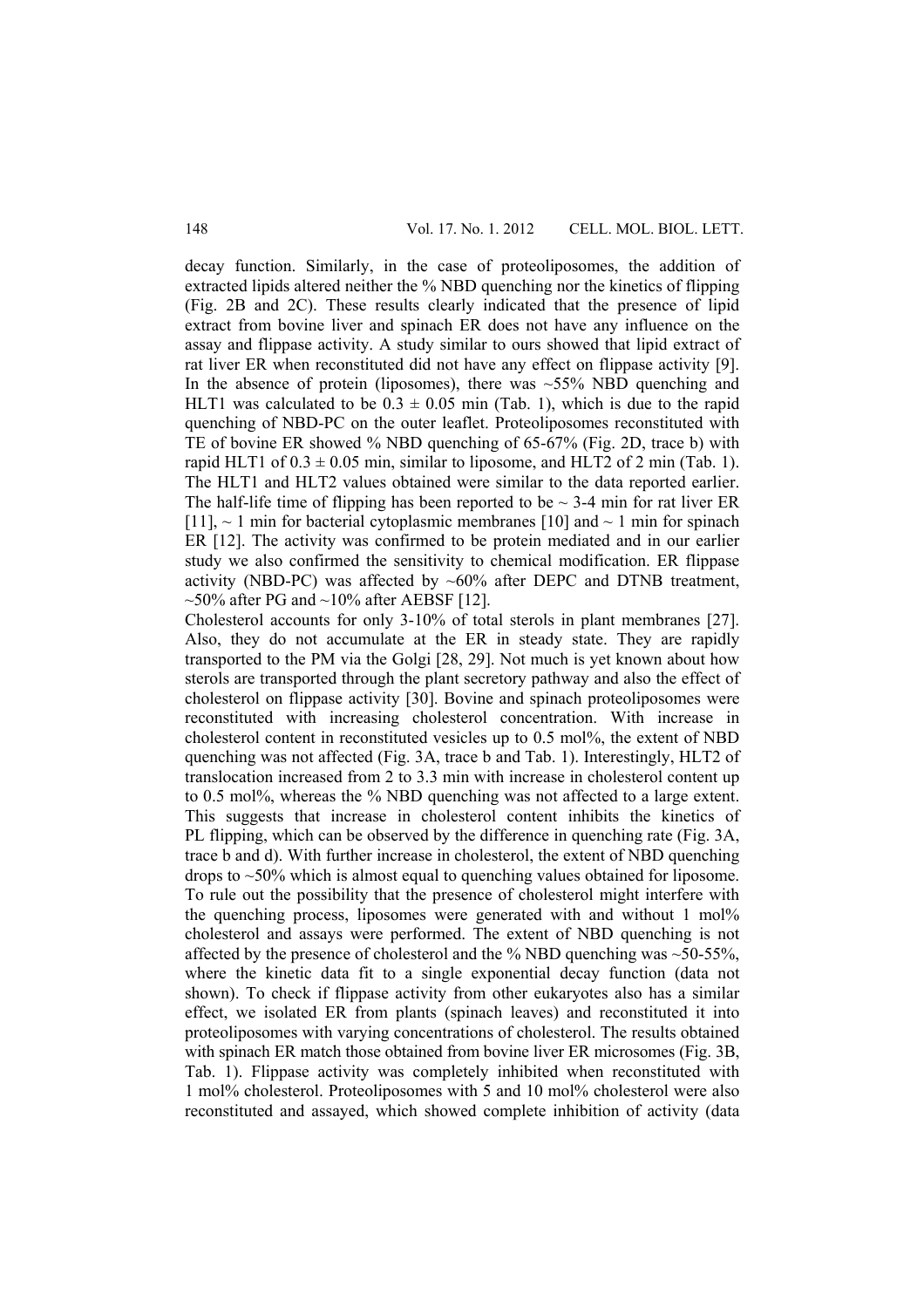not shown). Also, the HLT2 of flipping increased with increase in cholesterol content (Tab. 1). These results clearly indicate that cholesterol beyond 1 mol% completely inhibits the flipping process in eukaryotes and is in good agreement with the fact that ER maintains very low levels of cholesterol even though synthesis occurs at ER [4, 31].

It has been shown that cholesterol in synthetic liposomes affects membrane properties. To check if membrane fluidity was affected in the presence of cholesterol, commonly used biophysical approaches were explored using vesicles prepared with ePC. It has been shown by fluorescence resonance after photo bleaching (FRAP) that cholesterol  $> 10$  mol% in synthetic liposomes affects lateral diffusion [32]. ePC giant liposomes and proteoliposomes were prepared with and without 1 mol% cholesterol and FRAP analysis showed similar recovery time,  $\sim 2 \pm 0.8$  s, whereas vesicles incorporated with 10 mol% cholesterol showed slower recovery time,  $\sim 4 \pm 0.4$  s (Fig. 4). This clearly showed that lateral diffusion of PL is not affected in the presence of 1 mol% cholesterol. Several studies have shown that cholesterol incorporation of 20-25 mol% in a bilayer membrane broadens and eventually eliminates the cooperative gel to liquid phase transition temperature and decreases the permeability of the bilayer. Also it has been reported that sterols with lengths greater than the mean thickness of the host PC bilayer will preferentially stabilize the gel phase of the PC bilayer, in turn increasing the transition temperature [33]. The results clearly indicated that addition of 1 mol% cholesterol was very less to affect membrane fluidity as there was no decrease in lateral diffusion or increase in phase transition temperature which would have resulted in membrane rigidity. Many studies have shown that cyclodextrin solubilizes membrane cholesterol [34]. To check if cholesterol was affecting flippase activity by interaction with biogenic membrane flippases, we treated bovine proteoliposomes (1 mol% cholesterol) with 5 mM methyl-β-cyclodextrin. Flippase activity was measured after cyclodextrin treatment, which showed  $\sim$ 91% recovery of flippase activity.

Several models have been proposed for the flippase mechanism, one of which includes the formation of a hydrophilic pore through which the head group passes while the hydrophobic chain passes along the lipid bilayer [35, 36]. The critical importance of cholesterol to normal functioning of cell membranes may lie in its ability to both alter fundamental properties of the phospholipid bilayer and to interact directly with specific membrane proteins. We hypothesize that cholesterol directly interacts with biogenic membrane proteins and inhibits activity. Studies have showed that 22-NBD-cholesterol was bound with high affinity (nM) by intracellular lipid binding proteins (SCP-2, ADRP) and was bound to these proteins with orientation similar to cholesterol [37-42]. Biogenic membrane flippase which is involved in lipid flip-flop might have similar interaction with cholesterol. This could be the reason for complete inhibition of flippase activity.

Our results showed that flipping activity is inhibited in both animals and plants when reconstituted into proteoliposomes in the presence of 1 mol% cholesterol.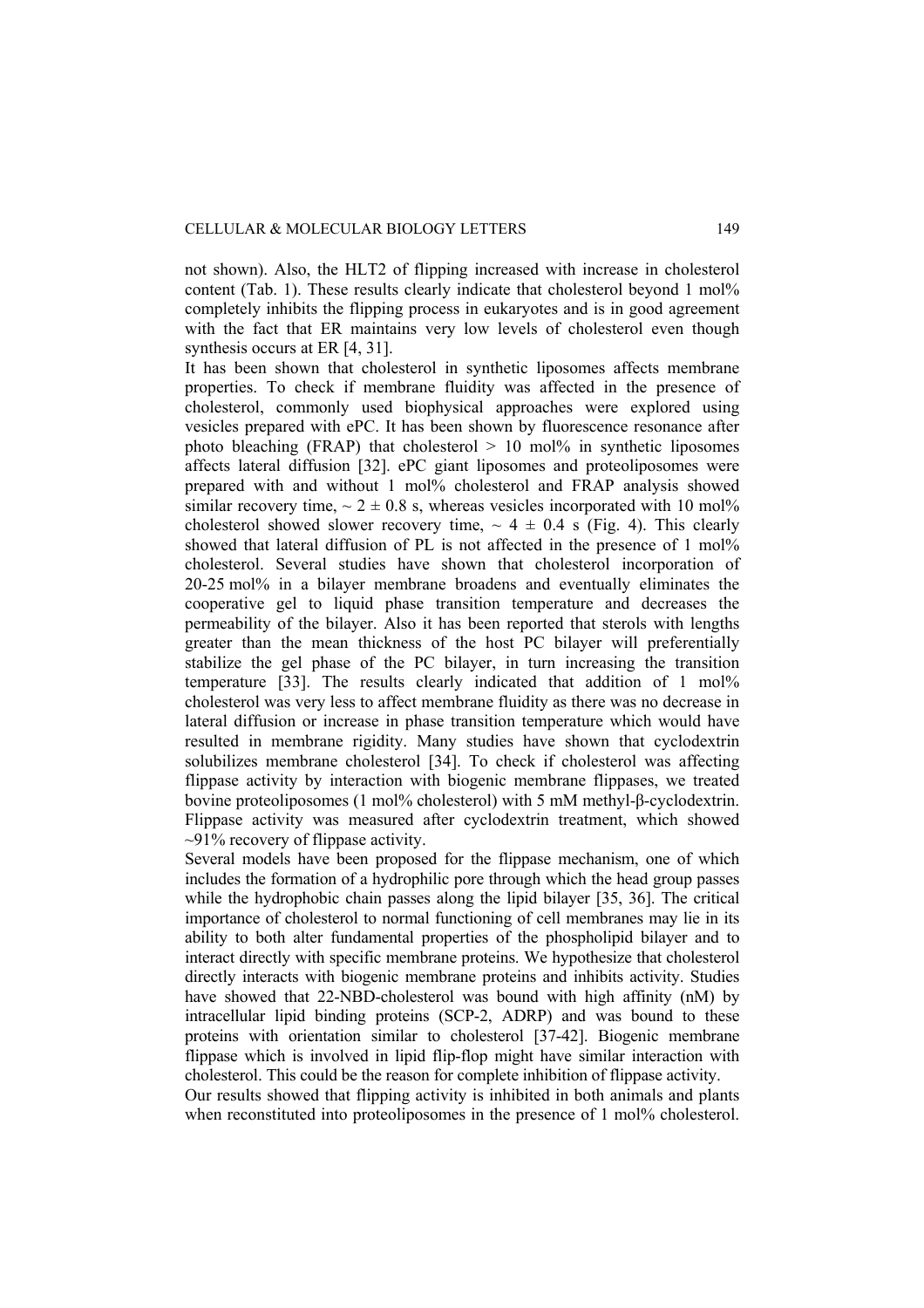These results provide more insight in understanding membrane biogenesis and the reason why cholesterol is not localized in larger amounts at its site of synthesis.

**Acknowledgements.** This work was supported by a research grant from the Department of Biotechnology, Government of India. We thank Mr. Surya (Biotechnology department, IITM) and Mr. Narayanan (Chemistry department, IITM) for their technical assistance with FRAP analysis and DSC respectively.

## **REFERENCES**

- 1. Albert, A.D. and Boesze-Battaglia, K. The role of cholesterol in rod outer segment membranes. **Prog. Lipid Res.** 44 (2005) 99-124.
- 2. Yeagle, P.L. Modulation of membrane function by cholesterol. **Biochemie** 73 (1991) 1303-1310.
- 3. López-Revuelta, A., Sánchez-Gallego, J.I., García-Montero, C.A., Hernández-Hernández, A.,Sánchez-Yagüe, J. and Llanillo, M. Membrane cholesterol in the regulation of aminophospholipid asymmetry and phagocytosis in oxidized erythrocytes. **Free. Radic. Biol. Med.** 42 (2007) 1106-1118.
- 4. Lange, Y., Echevarria, F. and Steck, T.L. Movement of zymosterol, a precursor of cholesterol, among three membranes in human fibroblast. **J. Biol. Chem.** 266 (1991) 21439-21443.
- 5. Ridsdale, A., Denis, M., Gougeon, P.Y., Ngsee, J.K., Presley, J.F. and Zha, X. Cholesterol is required for efficient endoplasmic reticulum-to-Golgi transport of secretory membrane proteins. **Mol. Biol. Cell.** 17 (2006) 1593-1605.
- 6. DeGrella, R.F. and Simonia, R.D. Intracellular transport of cholesterol to the plasma membrane. **J. Biol. Chem.** 257 (1982) 14256-14262.
- 7. Kornberg, R.D. and McConnell, H.M. Inside-outside transitions of phospholipids in vesicle membranes. **Biochemistry** 10 (1971) 1111-1120.
- 8. Gummadi, S.N. and Kumar, K.S. The mystery of phospholipid flip-flop in biogenic membranes. **Cell. Mol. Biol. Lett.** 10 (2005) 101-121.
- 9. Menon, A.K. Flippases. **Trends Cell. Biol.** 5 (1995) 355-360.
- 10. Hrafnsdo′ttir, S. and Menon, A.K. Reconstitution and partial characterization of phospholipid flippase activity from detergent extracts of *Bacillus subtilis* cell membrane. **J. Bacteriol.** 182 (2000) 4198-4206.
- 11. Gummadi, S.N. and Menon, A.K. Transbilayer movement of dipalmitoylphosphatidylcholine in proteoliposomes reconstituted from detergent extracts of endoplasmic reticulum: kinetics of transbilayer transport mediated by a single flippase and identification of protein fractions enriched in flippase activity. **J. Biol. Chem.** 277 (2002) 25337-25343.
- 12. Sahu, S.K. and Gummadi, S.N. Flippase activity in proteoliposomes reconstituted with *Spinacea oleracea* endoplasmic reticulum membrane proteins: evidence of biogenic membrane flippase in plants. **Biochemistry** 47 (2008) 10481-10490.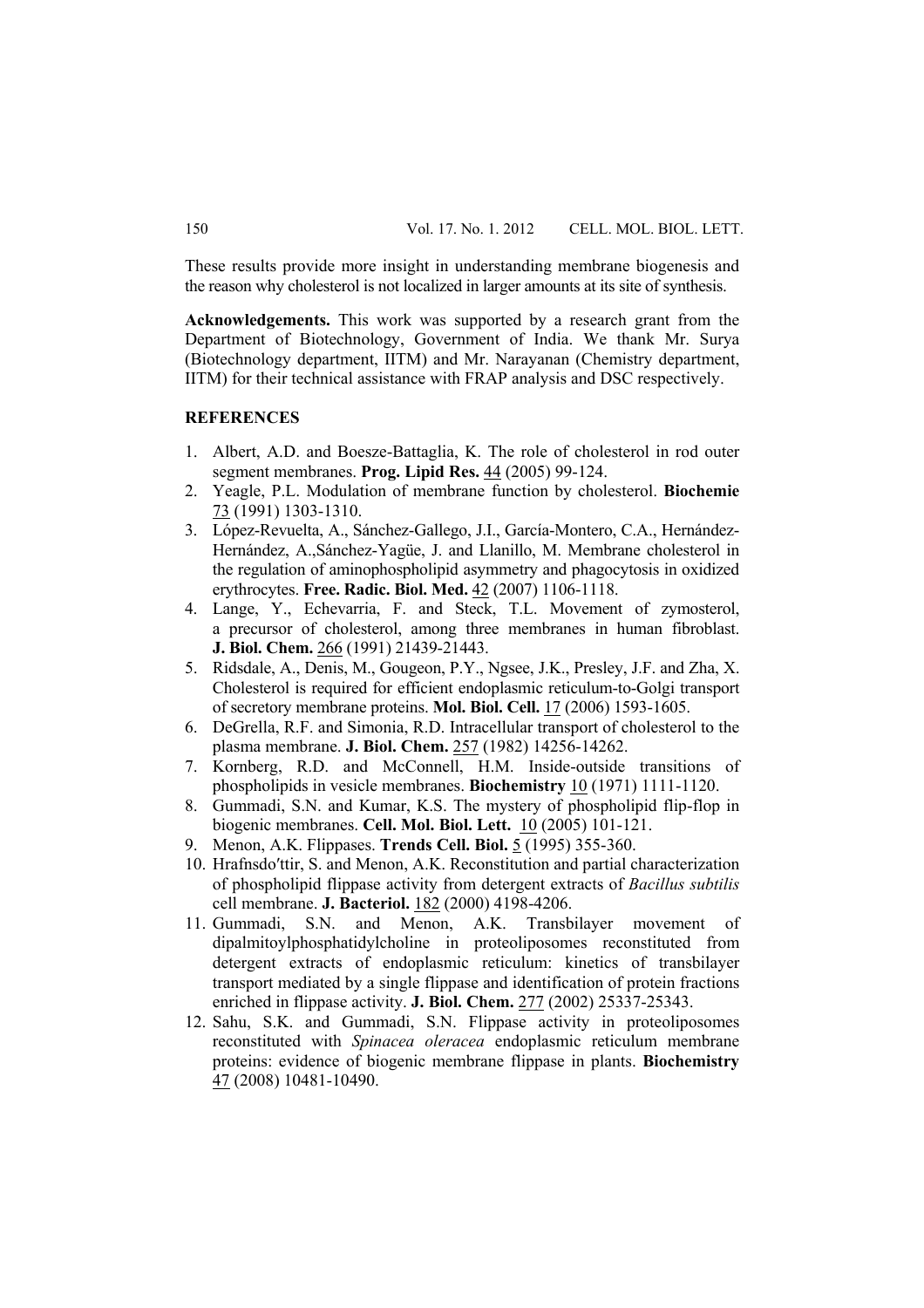- 13. Lord, J.M., Kiagawva, T. and Beevers, H. Intracellular distribution of enzymes of the cytidine diphosphate choline pathway in castor bean endosperm. **Proc. Nat. Acad. Sci. U.S.A.** 69 (1972) 2429-2432.
- 14. Backer, J.M. and Dawidowicz, E.A. Reconstitution of a phospholipid flippase from rat liver microsomes. **Nature** 327 (1987) 341-343.
- 15. Menon, A.K., Watkins, W.E. and Hrafnsdo´ttir, S. Specific proteins are required to translocate phosphatidylcholine bidirectionally across the endoplasmic reticulum. **Curr Biol.** 10 (2000) 241-252.
- 16. Lèvy, D., Bluzat, A., Seigneuret, M. and Rigaud, J.L. A systematic study of liposome and proteoliposomes reconstitution involving Bio-Bead mediated Triton X-100 removal. **Biochim. Biophys. Acta** 1025 (1990) 179-190.
- 17. Bligh, E.G. and Dyer, W.J. A rapid method of total lipid extraction and purification. **Can. J. Med. Sci.** 37 (1959) 911-917.
- 18. Kaplan, R.S. and Pedersen, P.L. Sensitive protein assay in the presence of high levels of lipid. **Methods Enzymol.** 172 (1989) 393-399.
- 19. Akashi, K., Miyata, H., Itoh, H. and Kinosita, K. Preparation of giant liposomes in physiological conditions and their characterization under an optical microscope. **Biophys. J.** 71 (1996) 3242-3250.
- 20. Dimova1, R., Aranda, S., Bezlyepkina, N., Nikolov, V., Riske, K.A. and Lipowsky, R. A practical guide to giant vesicles - Probing the membrane nanoregime via optical microscopy. **J. Phys. Condens. Matter.** 18 (2006) S1151-S1176.
- 21. Taylor, K.M.G. and Morris, R.M. Thermal analysis of phase transition behaviour in liposomes. **Thermochim. Acta** 248 (1994) 289-301.
- 22. Yancey, P.G., Rodrigueza, W.V., Kilsdonk, E.P.C., Stoudt, G.W., Johnson, W.J., Phillips, M.C. and Rothblat, G.H. Cellular cholesterol efflux mediated by cyclodextrins. **J. Biol. Chem.** 271 (1996) 16026-16034.
- 23. Eckford, P.D.W. and Sharom, F.J. Interaction of the P-glycoprotein multidrug efflux pump with cholesterol: effects on ATPase activity, drug binding and transport. **Biochemistry** 47 (2008) 13686-13698.
- 24. Chang, Q., Gummadi, S.N. and Menon, A.K. Chemical modification identifies two population of glycerophospholipid flippase in rat liver ER. **Biochemistry** 43 (2004) 10710-10718.
- 25. Bishop, R.W. and Bell, R.M. Assembly of the endoplasmic reticulum phospholipid bilayer: the phosphatidylcholine transporter. **Cell** 42 (1985) 51-60.
- 26. Vigh, L., Escriba, P.V., Sonnleitner, A., Sonnleitner, M., Piotto, S., Marseca, M., Horvath, I. and Harwood J.L. The significance of lipid composition for membrane activity: New concepts and ways of assessing function. **Prog. Lipid Res.** 44 (2005) 303-344.
- 27. Betts, H. and Moore, I. Plant cell polarity: The Ins-and-outs of sterol transport. **Curr. Biol.** 13 (2003) 781-783.
- 28. Moreau, P., Hartmann, M.A., Perret, A.M., Sturbois-Balcerzak, B. and Cassagne C. Transport of sterols to the plasma membrane of leek seedlings. **Plant. Physiol.** 117 (1998) 931-937.